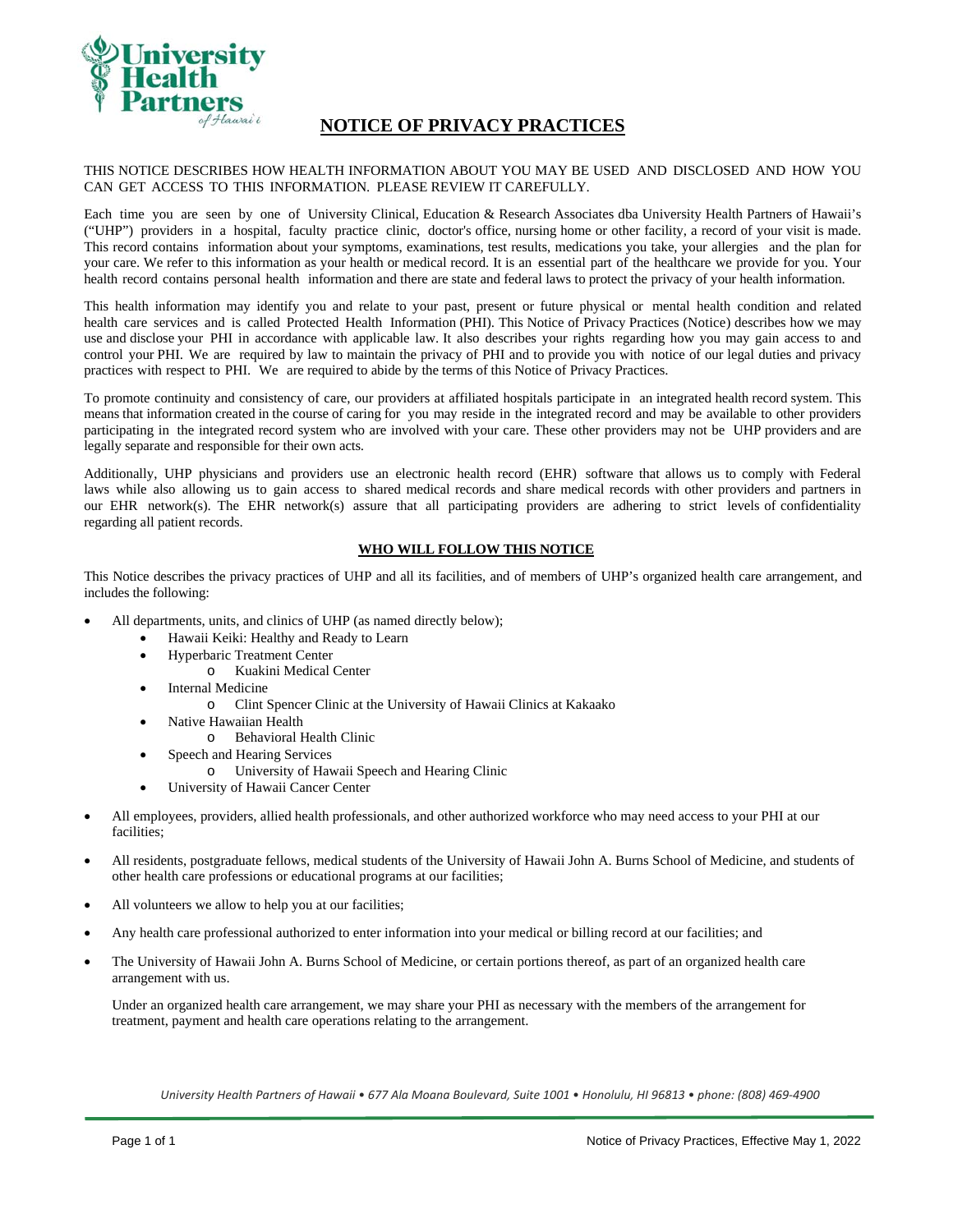## **OUR USES AND DISCLOSURES OF YOUR PROTECTED HEALTH INFORMATION**

The following categories describe different ways we may use and disclose your PHI. Not every use or disclosure in a category will be **listed** 

- 1. Treatment. We may use or disclose your PHI to provide you with medical treatment or services. For example, we may disclose your PHI to doctors, nurses, and other health care personnel or providers to coordinate the different care you need, such as prescriptions, lab work, and X-rays. We may also permit disclosure of your electronic health record via electronic transfer to other facilities and providers for treatment purposes. We also may disclose your PHI to other people who provide services that are part of your care, such as a hospice or home care agency. We may participate in one or more Health Information Exchanges ("HIE"). Your PHI and certain basic information regarding your visits to our facilities may be shared with the HIEs for the purposes of diagnosis and treatment. Other providers participating in these HIEs may access this information as part of your treatment. We may also use PHI about you to call or send a letter to remind you about an upcoming appointment, to follow up with diagnostic test results, or to provide you with information about other treatments and care that could benefit your health.
- 2. Payment. We may use and disclose your PHI to bill and collect payment for the health care services provided to you. Your PHI may identify you, as well as your diagnoses, procedures, healthcare providers, supplies used and other aspects of the care provided to you. We also may contact your insurance company to determine if they will pay for your medical care as part of their certification process. We may also disclose your PHI to third parties for collection of payment. For example, we may need to give your PHI to your health insurance company about a physical examination you received at UHP so your health insurance company will pay us or reimburse you for the physical examination.
- 3. Health Care Operations. We may use your PHI or disclose it to others for UHP operations. For example, UHP physicians, nurses, managers and staff may look at your PHI to assess and evaluate the care and results in your case and others like yours. UHP is a faculty practice plan affiliated with the University of Hawaii's John A. Burns School of Medicine, so we may use or disclose your PHI in the process of educating and training students and resident physicians. Additionally, we may use or disclose, as needed, your PHI in order to support our business activities including, but not limited to, quality assessment activities, employee review activities, licensing, and conducting or arranging for other business activities.
- Research. Under certain circumstances, we may use and disclose your PHI for research. In some instances, your PHI may be used or disclosed without your authorization, although only in accordance with law. Research studies are generally subject to a special review process to protect the privacy of your PHI. In some instances, we may use or allow researchers to review your PHI for the purpose of preparing a plan for a specific research project. We may use your PHI to contact you with information about a research study in which you might be interested in participating.
- 5. Personal Representatives. We may disclose your PHI to a personal representative who has authority under the law to make health care decisions on your behalf.

## **OUR USES AND DISCLOSURES OF YOUR PROTECTED HEALTH INFORMATION THAT YOU MAY AGREE OR OBJECT TO**

- 1. Communication with Others Involved in Your Care. We may disclose to a family member, or other relative, close personal friend or any other person you identify, PHI directly relevant to that person's involvement in your care or payment related to your care. The disclosure will only be done if you agree, or are silent when given the opportunity to disagree, or we believe, based on the circumstances and our professional judgment that you do not object. If you are unable to agree or object to such a disclosure, we may disclose such information as necessary if we determine that it is in your best interest based on our professional judgment. If you are incapacitated or in an emergency circumstance, we may disclose to a family member, or other relative, close personal friend, or any other person accompanying you, PHI directly relevant to that person's involvement in your care or payment related to your care.
- 2. Disaster Relief. We may disclose your PHI to disaster relief organizations that seek your PHI to coordinate your care, or notify family and friends of your location or condition in a disaster. We will provide you with an opportunity to agree or object to such a disclosure whenever we practically can do so.

## **OUR USES AND DISCLOSURES OF YOUR PROTECTED HEALTH INFORMATION THAT WE MAY MAKE WITHOUT YOUR AUTHORIZATION**

We are permitted or required to use or disclose your PHI without your authorization only in a limited number of other situations, including:

- 1. Business Associates**.** Some services in our organization are provided through third parties (referred to as " business associates") that provide services on our behalf, such as software maintenance and legal services. Business associates are required under federal law to implement appropriate safeguards to protect your PHI.
- 2. Required by Law. We will use and disclose your PHI when we are required to do so by federal, state or local law, such as for the mandatory reporting of child abuse or neglect.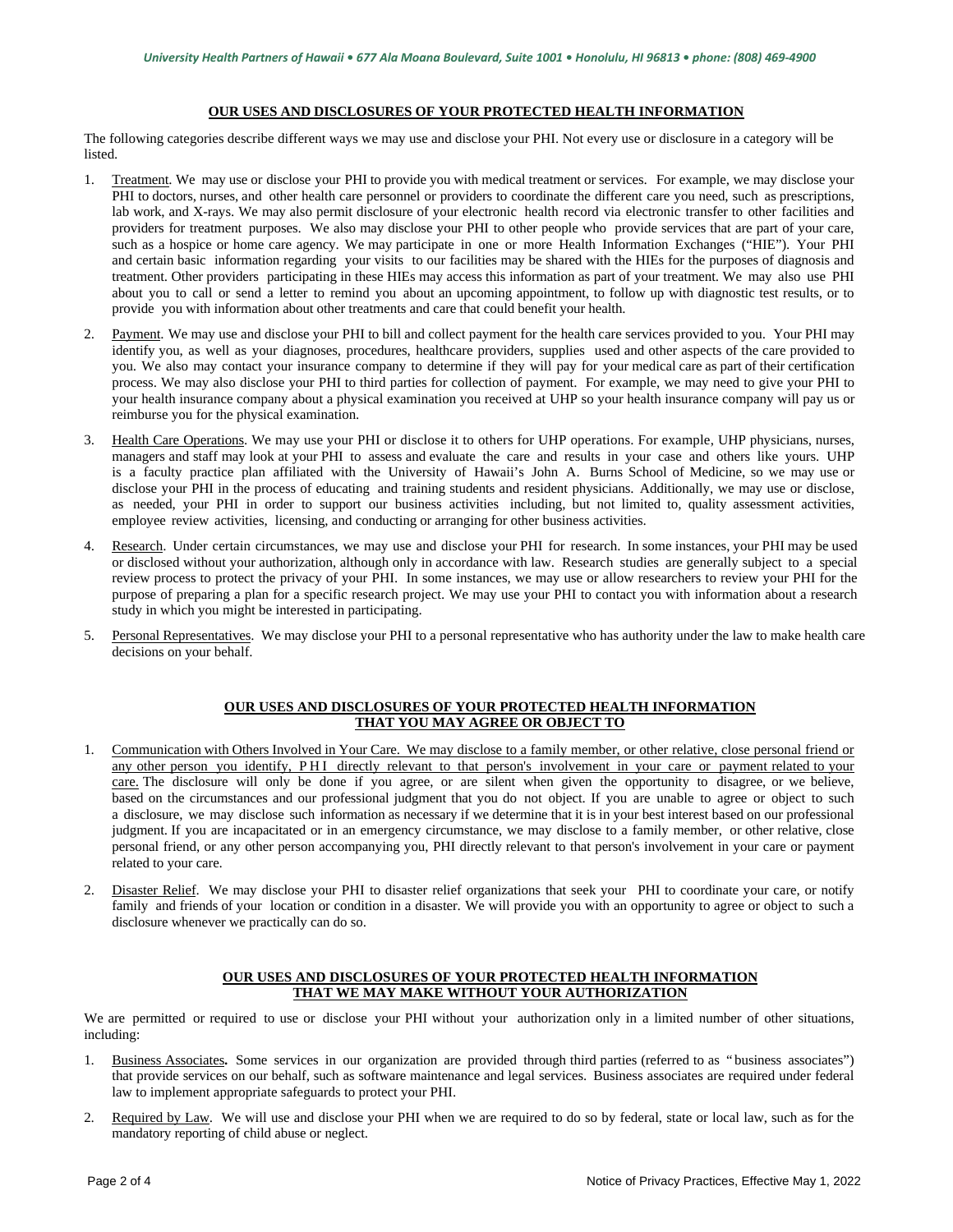- 3. Public Health. We may disclose your PHI for certain public health activities. These activities generally include: prevention or control of a disease, injury, or disability; reporting of births and deaths, child abuse and neglect; reporting of reactions to medications or problems with products; notification to people about recalls of medications or products they may be using; notification to a person who may have been exposed to a disease or may be at risk for contracting or spreading a disease or condition; public health surveillance, investigations, and interventions; certain occupational health and safety evaluations with disclosure to employers; proof of student immunizations with disclosure to schools as required by law.
- 4. Health Oversight. We may disclose your PHI to a health oversight agency for certain activities authorized by law, such as audits, investigations, inspections and licensure. These activities are necessary for the government to monitor the health care system, government programs, and compliance with civil rights laws.
- 5. Coroners, Medical Examiners, and Funeral Directors. We may disclose your PHI to coroners, medical examiners and funeral directors, as authorized or required by law as necessary for them to carry out their duties.
- 6. To Avert a Serious Threat to Health or Safety. We may use and disclose your PHI to prevent or lessen a serious threat to the health or safety of a person or the public.
- 7. Organ and Tissue Donation. We may disclose your PHI to groups that handle organ donations and transplants.
- 8. National Security, Intelligence, and Protective Services for the President and Others. We may disclose your PHI to authorized federal officials for intelligence, counterintelligence, and other national security activities, as well as to others so they may provide protection to the President and other authorized persons or foreign heads of state.
- 9. Military Personnel. If you are a member of the armed forces, we may disclose your PHI as required to your military command authorities.
- 10. Legal Proceedings. We may disclose your PHI in response to a court or administrative order. We also may disclose your PHI in response to a subpoena, discovery request, or other lawful process, but only if the requesting party states that efforts have been made to tell you about the request or to obtain an order protecting the information requested.
- 11. Law Enforcement. Under certain circumstances, we may disclose your PHI for law enforcement purposes to law enforcement officials.
- 12. Inmates. If you are an inmate or in legal custody, we may disclose your PHI to a correctional institution or law enforcement official as authorized or required by law.
- 13. Workers' Compensation. We may disclose your PHI as permitted by laws relating to workers' compensation or other similar programs.

## **ALL OTHER USES AND DISCLOSURES OF YOUR PROTECTED HEALTH INFORMATION REQUIRE YOUR WRITTEN AUTHORIZATION**

Other uses and disclosures of your PHI not covered by this Notice or the laws that apply to us will be made only with your written authorization. Most uses and disclosures of psychotherapy notes and most uses and disclosures for marketing purposes fall within this category and require your authorization before we may use or disclose your PHI for these purposes. Additionally, with certain limited exceptions, we are not allowed to sell or receive anything of value in exchange for your PHI without your written authorization. If you do give us an authorization, you may revoke it at any time by submitting a written revocation to our Privacy Officer, and we will no longer disclose PHI under the authorization. Disclosure that we made in reliance on your authorization before you revoked it will not be affected by the revocation.

## **YOUR RIGHTS REGARDING YOUR PROTECTED HEALTH INFORMATION**

1. Inspect and obtain a copy of your PHI maintained by us in health records, including billing records and any other of our records that are used by us to make decisions about you. There are a few exceptions. To arrange for access to your records, or to receive a copy of your records, you should submit a written request to UHP at 677 Ala Moana Blvd., Ste. 1001, Honolulu, HI 96813. We have up to 30 days to make your PHI available to you and we may charge you a reasonable fee for the costs associated with your request. You may direct that the copy of your records be transmitted directly to an entity or person designated by you, provided that any such designation is clear, conspicuous, and specific with complete name and mailing address or other identifying information. Despite your general right to access your PHI, access may be denied in some limited circumstances. For example, access may be denied if you are an inmate at a correctional institution or if you are a participant in a research study that is still in progress. Access to PHI that was obtained from someone other than a health care provider under a promise of confidentiality can be denied if allowing you access would reasonably be likely to reveal the source of the information. The decision to deny access under these circumstances is final and not subject to review. In addition, access may be denied if (i) access to the information in question is reasonably likely to endanger the life and physical safety of you or anyone else, (ii) the information makes the reference to another person and your access would reasonably be likely to cause harm to that person, or (iii) you are the personal representative of another individual and a licensed health care professional determines that your access to the information would cause substantial harm to the patient or another individual. If access is denied for these reasons, you have the right to have the decision reviewed by a licensed health care professional who did not participate in the original decision. If access is ultimately denied, the reasons for that denial will be provided to you in writing. We